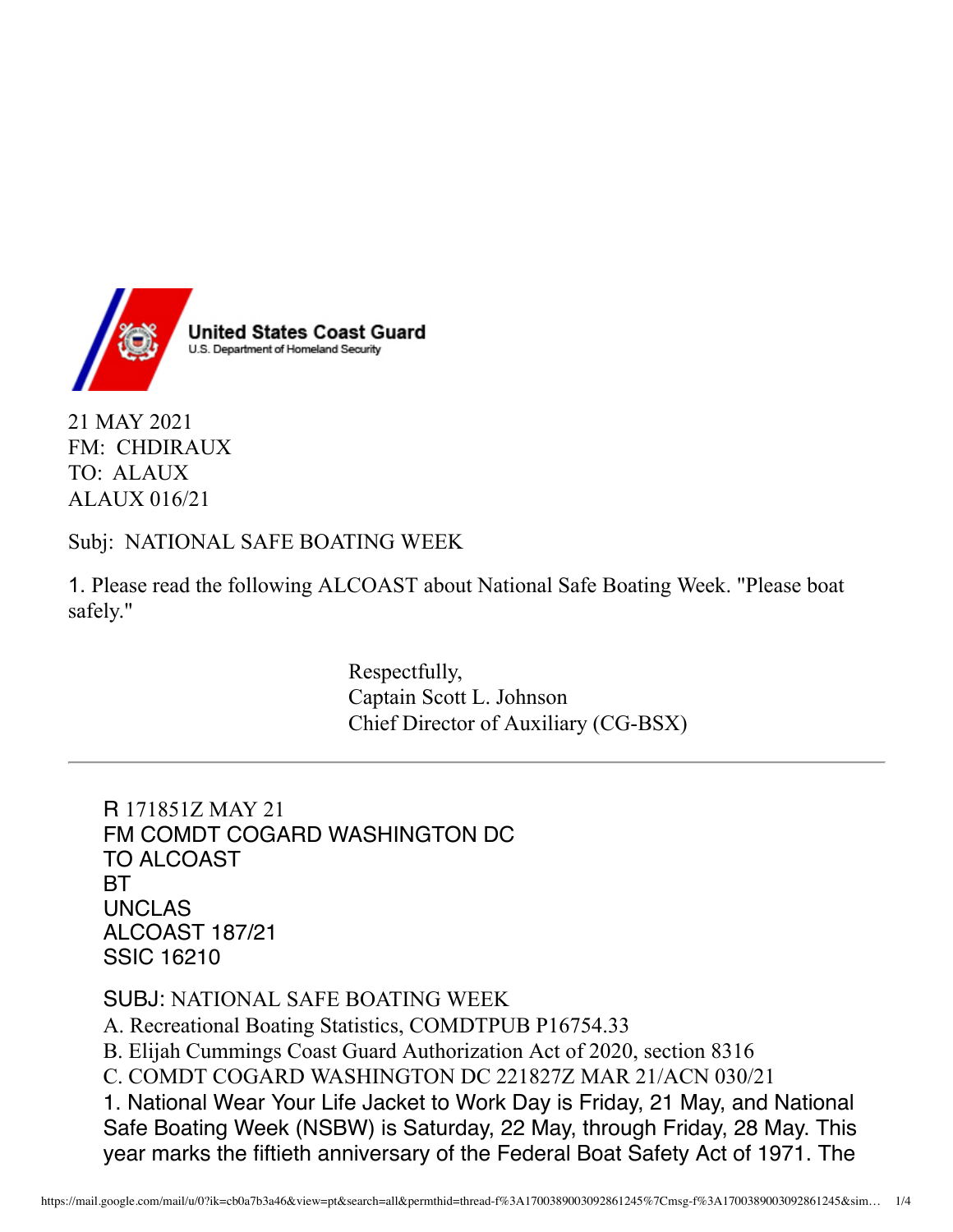message then was the same as it is now: "please boat safely." The five most important things you can do:

- a. Wear a life jacket,
- b. Educate yourself through knowledge and skills based training,
- c. Wear your engine cut off switch link,
- d. Abstain from using alcohol while underway, and

e. Get a free vessel safety check from the USCG Auxiliary at: [https://www.cgaux.org/vsc/](https://lnks.gd/l/eyJhbGciOiJIUzI1NiJ9.eyJidWxsZXRpbl9saW5rX2lkIjoxMDAsInVyaSI6ImJwMjpjbGljayIsImJ1bGxldGluX2lkIjoiMjAyMTA1MjEuNDA5MTAzMjEiLCJ1cmwiOiJodHRwczovL3d3dy5jZ2F1eC5vcmcvdnNjLyJ9.oUiQEfE53lPw8jPzRcQBMUlejhEJIR8YWFS6FTIO3DU/s/1381448237/br/106792972264-l).

2. CG-BSX works extensively with the States and the recreational boating safety community on efforts to encourage model boating behavior. Through a \$126 million grant program, campaigns and enforcement target the desired outcomes in paragraph 1, and reach out to the American boating public in a variety of platforms. Please visit [uscgboating.org](http://uscgboating.org/) to become more familiar with these efforts.

3. The COVID-19 pandemic led to a significant increase in boating activity in 2020. Boat sales reached recent record highs, with first-time boat buyers making up a larger percentage than at any time in the past ten years. The combination of record boat activity and sales, first-time boat owners, and difficulty receiving inperson education combined to also increase the number of accidents, injuries, and deaths. CY2020 deaths exceeded 2019 by 24%, and the deaths in June, July, and Augustin 2020 were the highest in 23 years. Also, SAR cases increased by 10% even despite less commercial traffic, indicating that recreational boating cases were the most likely cause. Although boating continues to be a relatively safe activity, you can help make it safer.

4. Per REF (A), 79 percent of boating fatalities were drownings, and 86 percent of those were victims that were not wearing life jackets. Please encourage and incentivize life jacket wear. Just like seatbelt wear, you never know when you will need it, but when you do, it's critical. Most states require life jacket wear by children. For adults, an inflatable life jacket is not cumbersome and easy to don. REF (A), the 2019 Recreational Boating Statistics, may be found at: https://uscqboating.org/statistics/accident\_statistics.php.

5. Virtual education classes hosted by the CG Auxiliary, found at:

[http://www.cgaux.org/boatinged](https://lnks.gd/l/eyJhbGciOiJIUzI1NiJ9.eyJidWxsZXRpbl9saW5rX2lkIjoxMDIsInVyaSI6ImJwMjpjbGljayIsImJ1bGxldGluX2lkIjoiMjAyMTA1MjEuNDA5MTAzMjEiLCJ1cmwiOiJodHRwOi8vd3d3LmNnYXV4Lm9yZy9ib2F0aW5nZWQifQ.NGVMXhKj9kZOUrD1GFO_vAM1QoSvhwS84dhBH4a7e-U/s/1381448237/br/106792972264-l), and the U.S. Power Squadrons at:

[https://americasboatingclub.org/learn/online-boating-education](https://lnks.gd/l/eyJhbGciOiJIUzI1NiJ9.eyJidWxsZXRpbl9saW5rX2lkIjoxMDMsInVyaSI6ImJwMjpjbGljayIsImJ1bGxldGluX2lkIjoiMjAyMTA1MjEuNDA5MTAzMjEiLCJ1cmwiOiJodHRwczovL2FtZXJpY2FzYm9hdGluZ2NsdWIub3JnL2xlYXJuL29ubGluZS1ib2F0aW5nLWVkdWNhdGlvbiJ9.qgqFIp5DeXM9ML1kpnJKIfAaYmJX7qFgQ5ZSbJKUqC0/s/1381448237/br/106792972264-l). The results have been very positive, as more students are now attending classes than when they were held in person.

6. This year, wearing an engine cut-off switch (ECOS) link became a requirement (REF (B) modified 43 U.S.C. §4312) while operating certain recreational vessels. If the vessel has an ECOS link, the operator most likely must wear it. (REF (C) and its supporting web site, found at: [https://uscgboating.org/recreational](https://lnks.gd/l/eyJhbGciOiJIUzI1NiJ9.eyJidWxsZXRpbl9saW5rX2lkIjoxMDQsInVyaSI6ImJwMjpjbGljayIsImJ1bGxldGluX2lkIjoiMjAyMTA1MjEuNDA5MTAzMjEiLCJ1cmwiOiJodHRwczovL3VzY2dib2F0aW5nLm9yZy9yZWNyZWF0aW9uYWwtYm9hdGVycy9lbmdpbmUtY3V0LW9mZi1kZXZpY2VzLnBocCJ9.0n85gysbtJTO5JLrcsbqaUYbqY31Z43LXf_1gM5p7g8/s/1381448237/br/106792972264-l)boaters/engine-cut-off-devices.php provides specific circumstances when wear is required and our enforcement posture during the initial roll out of this requirement). Each year, nearly 75 people die and 400 more are injured when they are struck by a propeller or a vessel. This requirement will help to reduce these tragedies.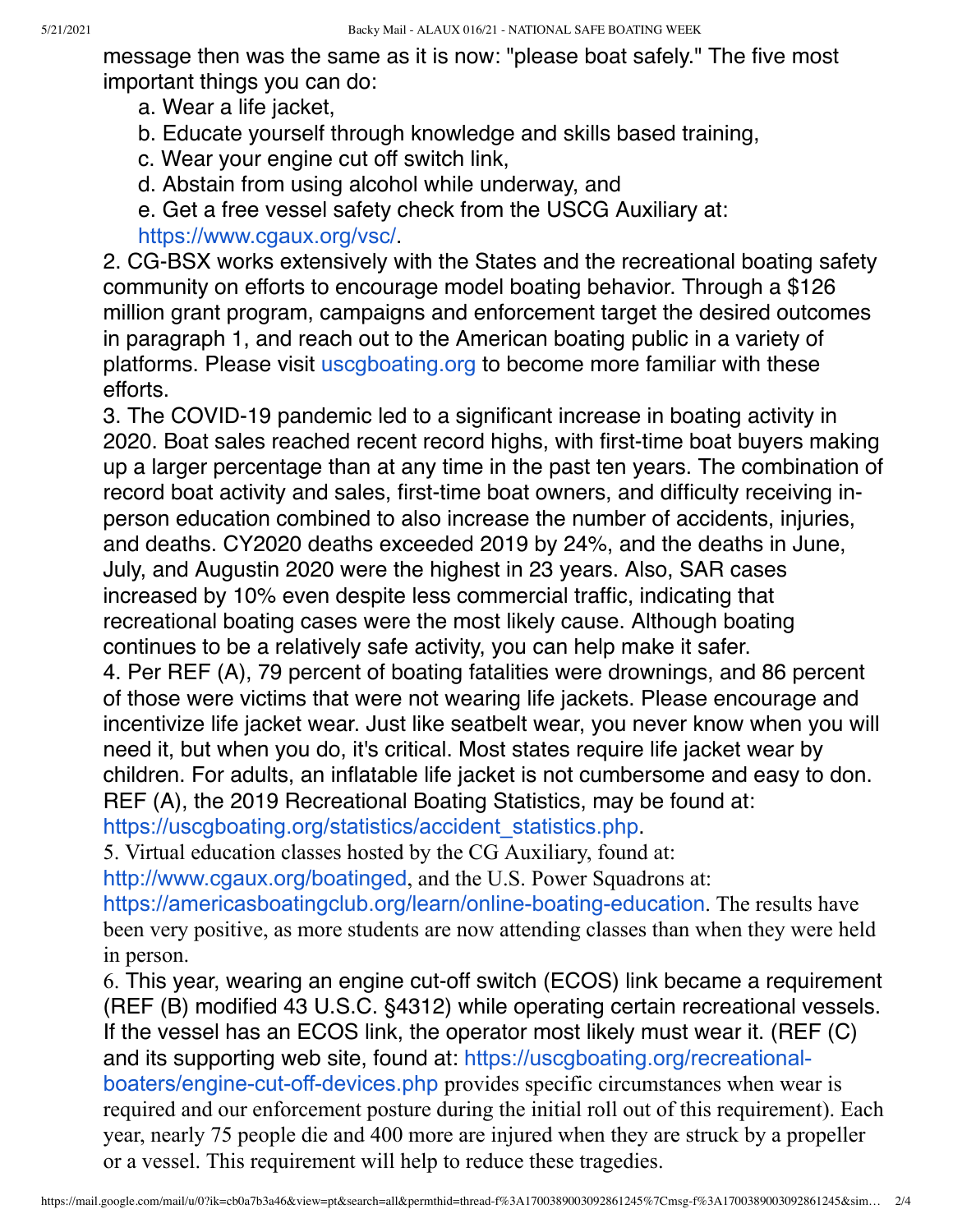7. Alcohol consumption remains the single-greatest contributing factor in recreational boating fatalities. Last year, 23 percent of deaths involved alcohol. Please encourage sober boating on our Nation's waters. If you are an operational unit, please participate in Operation Dry Water (ODW) during the 4th of July Holiday weekend. An ALCOAST will be released within 30 days of ODW providing details.

8. Please ensure that boaters know what safety requirements their boat must meet and recommend them to get a vessel safety check at: [https://www.cgaux.org/vsc/](https://lnks.gd/l/eyJhbGciOiJIUzI1NiJ9.eyJidWxsZXRpbl9saW5rX2lkIjoxMDUsInVyaSI6ImJwMjpjbGljayIsImJ1bGxldGluX2lkIjoiMjAyMTA1MjEuNDA5MTAzMjEiLCJ1cmwiOiJodHRwczovL3d3dy5jZ2F1eC5vcmcvdnNjLyJ9.erF_xD2dXT3iFa7dAwAkWrgaCbauIhvbpHUzhJGX91Y/s/1381448237/br/106792972264-l)

9. During National Safe Boating Week, all Coast Guard units and commands are encouraged to participate in activities and special events that highlight safe boating. Units are encouraged to collaborate with their District Recreational Boating Safety Specialists while planning National Safe Boating Week public outreach strategies and events such as Sector and Station open houses and Auxiliary involvement.

10. POC: Tom Dardis, COMDT (CG-BSX-2) at: (202) 372-1063 or [thomas.j.dardis@uscg.mil](mailto:thomas.j.dardis@uscg.mil).

11. RDML R. V. Timme, Assistant Commandant for Prevention Policy (CG-5P), sends. 12. Internet released is authorized.

\*\*\*For many reasons including the value of keeping communication lines clear and open as well as facilitating access to training and educational tools, all Auxiliarists are urged to have their own email address and to keep it updated in AUXDATA.\*\*\*

[\\*All ALAUX's are posted on the Chief Director of Auxiliary web site located at:](https://lnks.gd/l/eyJhbGciOiJIUzI1NiJ9.eyJidWxsZXRpbl9saW5rX2lkIjoxMDYsInVyaSI6ImJwMjpjbGljayIsImJ1bGxldGluX2lkIjoiMjAyMTA1MjEuNDA5MTAzMjEiLCJ1cmwiOiJodHRwOi8vYWdyb3VwLWJ4Lndvdy51c2NnYXV4LmluZm8vY29udGVudC5waHA_dW5pdD1CWC1HUk9VUCZjYXRlZ29yeT1jaGRpcmF1eC1hbGF1eHMifQ.y7BZquRvs-p9r19BwFUcK3vFck6x_07-o1DTJ8W9OCw/s/1381448237/br/106792972264-l) CHDIRAUX ALAUX

If you have a question regarding this ALAUX, please seek resolution within your Chain of Leadership and Management (COLM) including up to your servicing District Director of Auxiliary (DIRAUX). If your question still cannot be resolved after that, then please email **[CGAUX@uscg.mil](mailto:CGAUX@uscg.mil)**.

SHARE



 Questions for the Coast Guard? [Contact Us](https://lnks.gd/l/eyJhbGciOiJIUzI1NiJ9.eyJidWxsZXRpbl9saW5rX2lkIjoxMDksInVyaSI6ImJwMjpjbGljayIsImJ1bGxldGluX2lkIjoiMjAyMTA1MjEuNDA5MTAzMjEiLCJ1cmwiOiJodHRwOi8vd3d3Lm5ld3MudXNjZy5taWwvTmV3c19SZWdpb24vIn0.gIxZcNqqOuPdP5BqMVf0lbaL5J6dGNayZgXlZqva5vk/s/1381448237/br/106792972264-l)

For more Coast Guard news, visit our [online newsroom here.](https://lnks.gd/l/eyJhbGciOiJIUzI1NiJ9.eyJidWxsZXRpbl9saW5rX2lkIjoxMTAsInVyaSI6ImJwMjpjbGljayIsImJ1bGxldGluX2lkIjoiMjAyMTA1MjEuNDA5MTAzMjEiLCJ1cmwiOiJodHRwOi8vd3d3Lm5ld3MudXNjZy5taWwvIn0.9yLv21RP_ykcB0wAt2efpkMePl76eOY7zdacXvWSfPY/s/1381448237/br/106792972264-l)

STAY CONNECTED:

SUBSCRIBER SERVICES: [Manage Preferences](https://lnks.gd/l/eyJhbGciOiJIUzI1NiJ9.eyJidWxsZXRpbl9saW5rX2lkIjoxMTUsInVyaSI6ImJwMjpjbGljayIsImJ1bGxldGluX2lkIjoiMjAyMTA1MjEuNDA5MTAzMjEiLCJ1cmwiOiJodHRwczovL3B1YmxpYy5nb3ZkZWxpdmVyeS5jb20vYWNjb3VudHMvVVNESFNDRy9zdWJzY3JpYmVyL2VkaXQ_cHJlZmVyZW5jZXM9dHJ1ZSN0YWIxIn0.6d5paiT9EeRC8TOVkvqzykJMi-65Qx9DsxNU1QPAPq8/s/1381448237/br/106792972264-l) | [Unsubscribe](https://lnks.gd/l/eyJhbGciOiJIUzI1NiJ9.eyJidWxsZXRpbl9saW5rX2lkIjoxMTYsInF1ZXJ5X3BhcmFtcyI6WyJ2ZXJpZmljYXRpb24iLCJkZXN0aW5hdGlvbiJdLCJ1cmkiOiJicDI6Y2xpY2siLCJidWxsZXRpbl9pZCI6IjIwMjEwNTIxLjQwOTEwMzIxIiwidXJsIjoiaHR0cHM6Ly9wdWJsaWMuZ292ZGVsaXZlcnkuY29tL2FjY291bnRzL1VTREhTQ0cvc3Vic2NyaWJlci9vbmVfY2xpY2tfdW5zdWJzY3JpYmUifQ.GnNiNvCM2rjaqm26Ei8uqqGcorck_3ZBT_YXpoPqWXw/s/1381448237/br/106792972264-l?verification=5.98846cd8bda7e81b6bb0697b2d0e0210&destination=william%40backy.org) | [Help](https://lnks.gd/l/eyJhbGciOiJIUzI1NiJ9.eyJidWxsZXRpbl9saW5rX2lkIjoxMTcsInVyaSI6ImJwMjpjbGljayIsImJ1bGxldGluX2lkIjoiMjAyMTA1MjEuNDA5MTAzMjEiLCJ1cmwiOiJodHRwczovL3N1YnNjcmliZXJoZWxwLmdvdmRlbGl2ZXJ5LmNvbS8ifQ.wUYHKAK9bHc2i2znktNvZqtxex8GCIJxtJwW4jaZ0S4/s/1381448237/br/106792972264-l)